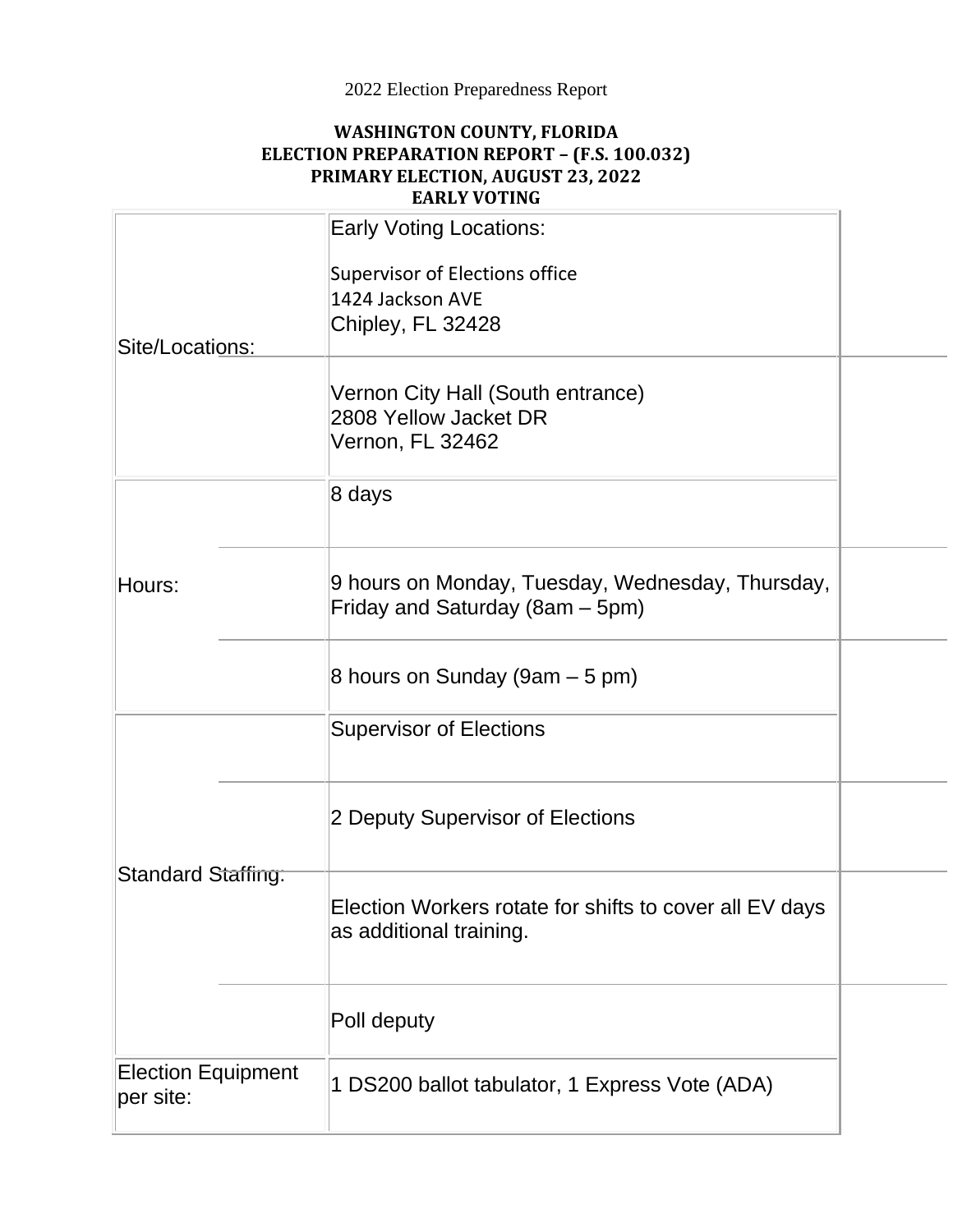|            | 3 EVIDs (Electronic Precinct register), 3 direct print<br>ballot printers, Voting booths 8-12 |  |
|------------|-----------------------------------------------------------------------------------------------|--|
|            | 2 accessible voting booths                                                                    |  |
|            | 1 Supervisor of Elections                                                                     |  |
| In Office: | 2 Deputy Supervisor of Elections                                                              |  |
|            | <b>Election Workers rotating throughout Early Voting</b>                                      |  |

## **PRECINCT ELECTION DAY VOTING**

| Site/Locations:           | 12 Polling Locations                                                                                                      |
|---------------------------|---------------------------------------------------------------------------------------------------------------------------|
| Hours:                    | 1 day, 12 hours7am $-7$ pm                                                                                                |
| site:                     | Standard Staffing per 1 Clerk, 1 Asst. Clerk in 2 largest sites, 4-8 Inspectors,<br>1 Ballot box attendant, 1 Poll Deputy |
| <b>Election Equipment</b> | 1 DS200 ballot tabulator, 1 Express Vote (ADA)<br>1-3 EViDs (Electronic Precinct Register)                                |
| per site:                 | Voting Booths 4-18 depending on space/number of<br>voters<br>Minimum of 1 accessible voting booth                         |
| lln Office:               | 1 Supervisor of Elections<br>2 Deputy Supervisor of Elections                                                             |
|                           |                                                                                                                           |